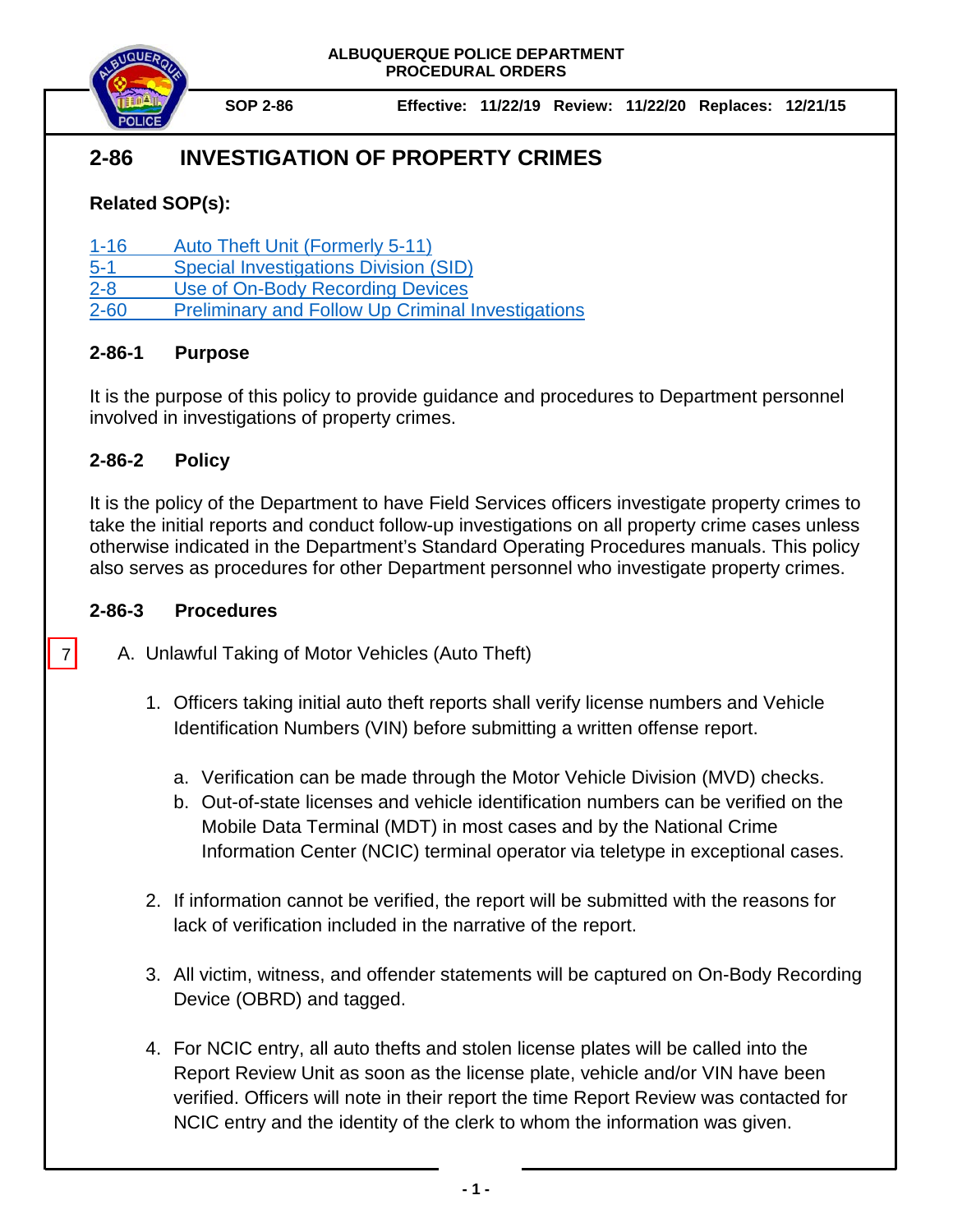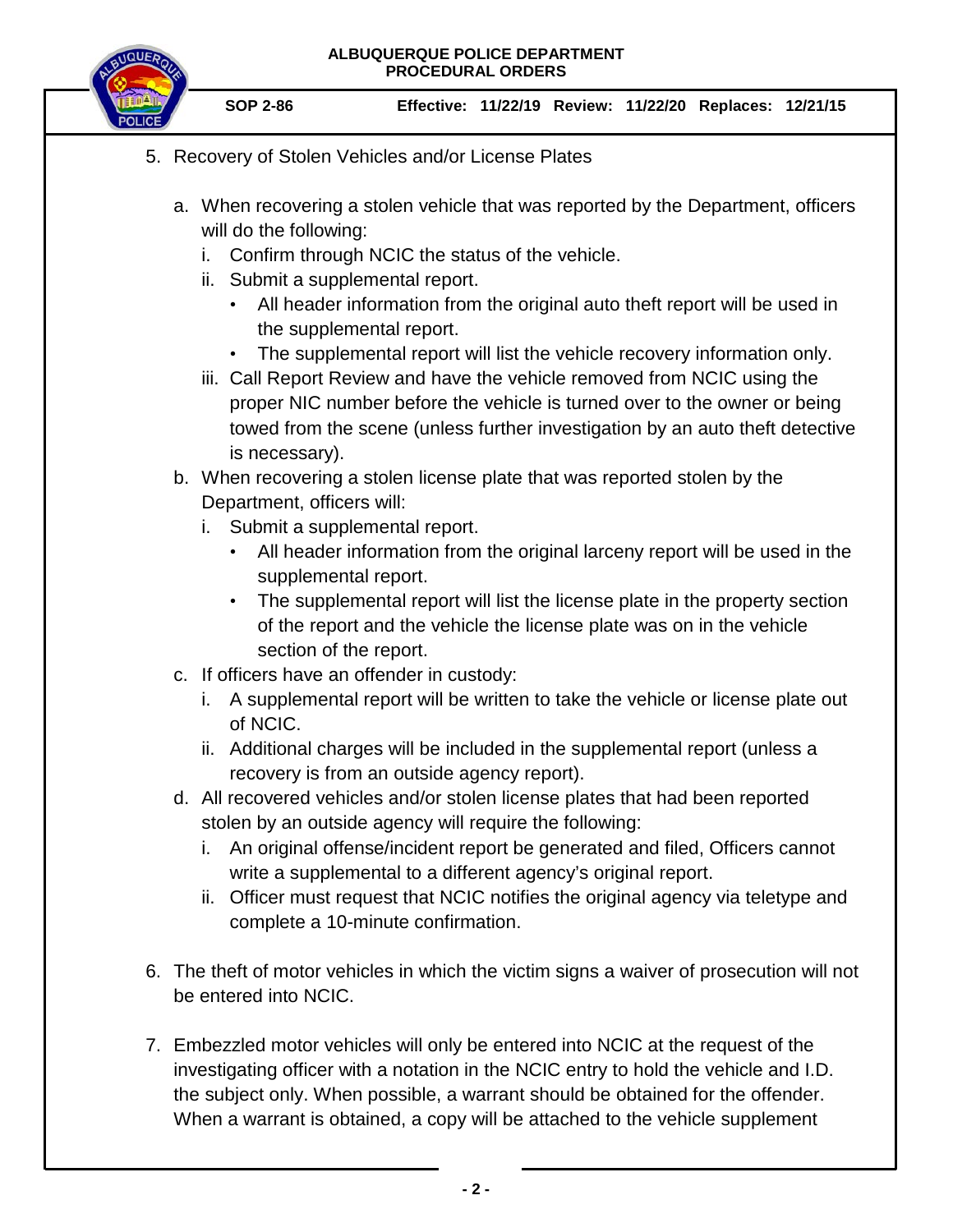requesting entry into NCIC. The victim's request to prosecute shall be captured on OBRD.

- 8. Cases involving motor vehicles obtained through fraudulent means will follow the same guidelines as used for embezzled vehicles.
- 9. The Auto Theft Unit will have investigative responsibilities and may be called out on the following types of cases:
	- a. In-custody investigations involving auto theft, which require additional follow-up investigation;
	- b. Receiving and transferring a stolen motor vehicle;
	- c. The altering or removing of a VIN; and before towing any vehicle with an altered or removed VIN.

10.Vehicles in Dispute of Ownership

- a. If it is determined that a dispute exists concerning the ownership of vehicles, officers/detectives will:
	- i. Obtain the paper copy of the MVD registration for the vehicle from the party(s) involved and title if available.
	- ii. Contact NCIC to determine:
		- The registered owner; verification of the paper copy of the vehicle registration and title;
		- If the vehicle is reported stolen; and
		- If the vehicle was reported embezzled.
	- iii. If there are discrepancies concerning the validity of documents, and/or the N.C.I.C. inquiry and the documents provided by the party(s) involved, officers may, for guidance and advice, contact:
		- Auto theft detectives, or the on-call auto theft detective;
		- The Department's Legal Advisor; or
		- On-call ADA.

6

- iv. If it is determined beyond a reasonable doubt that the true owner can be identified by verification of documents and/or other means, officers should allow the vehicle to be released to the proper owner.
- b. If the discrepancies cannot be resolved, officers should:
	- i. Not take the vehicle away from one party and give it to the other.
	- ii. Advise the parties to seek legal advice and, if necessary, have the courts determine their respective rights to the property.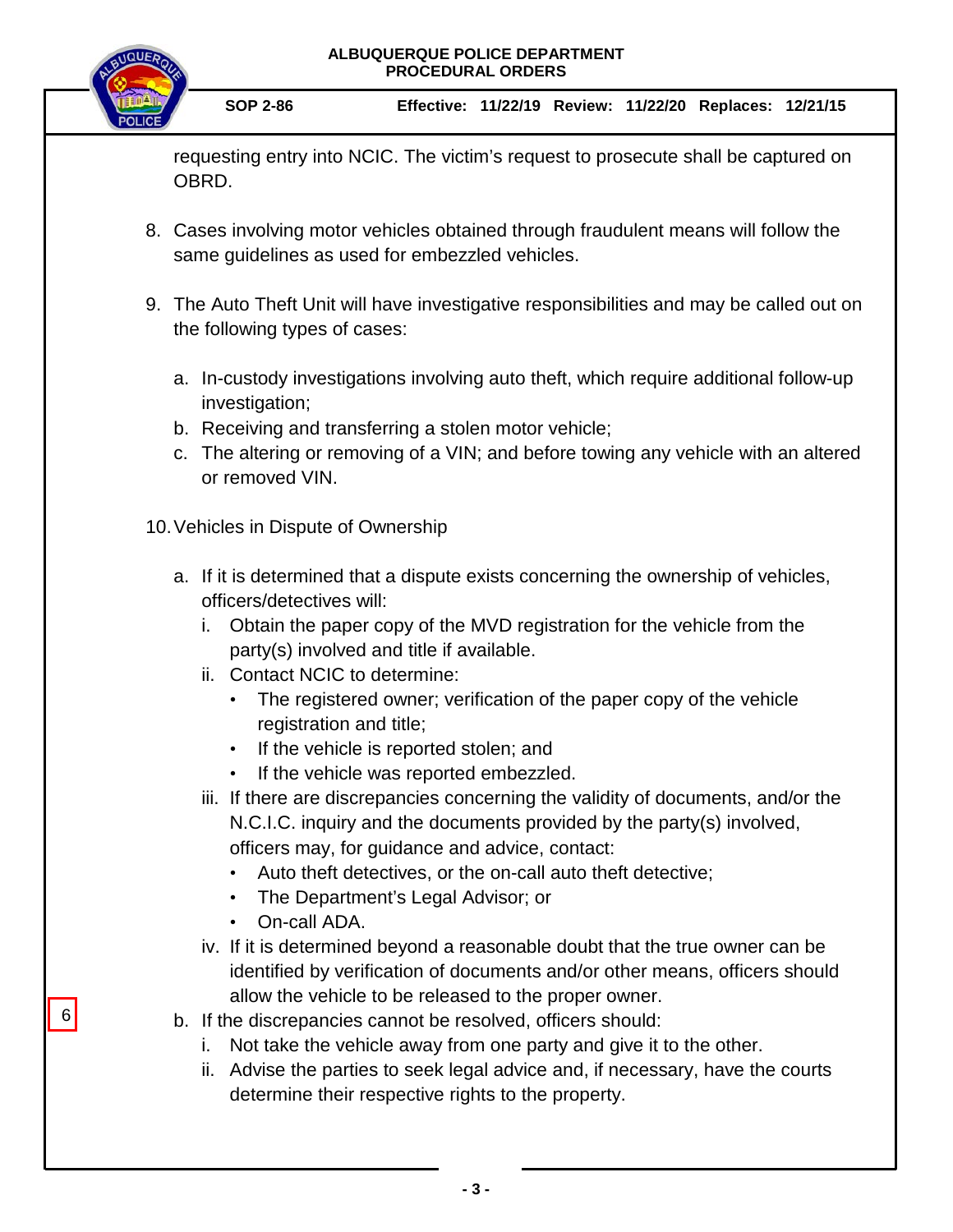